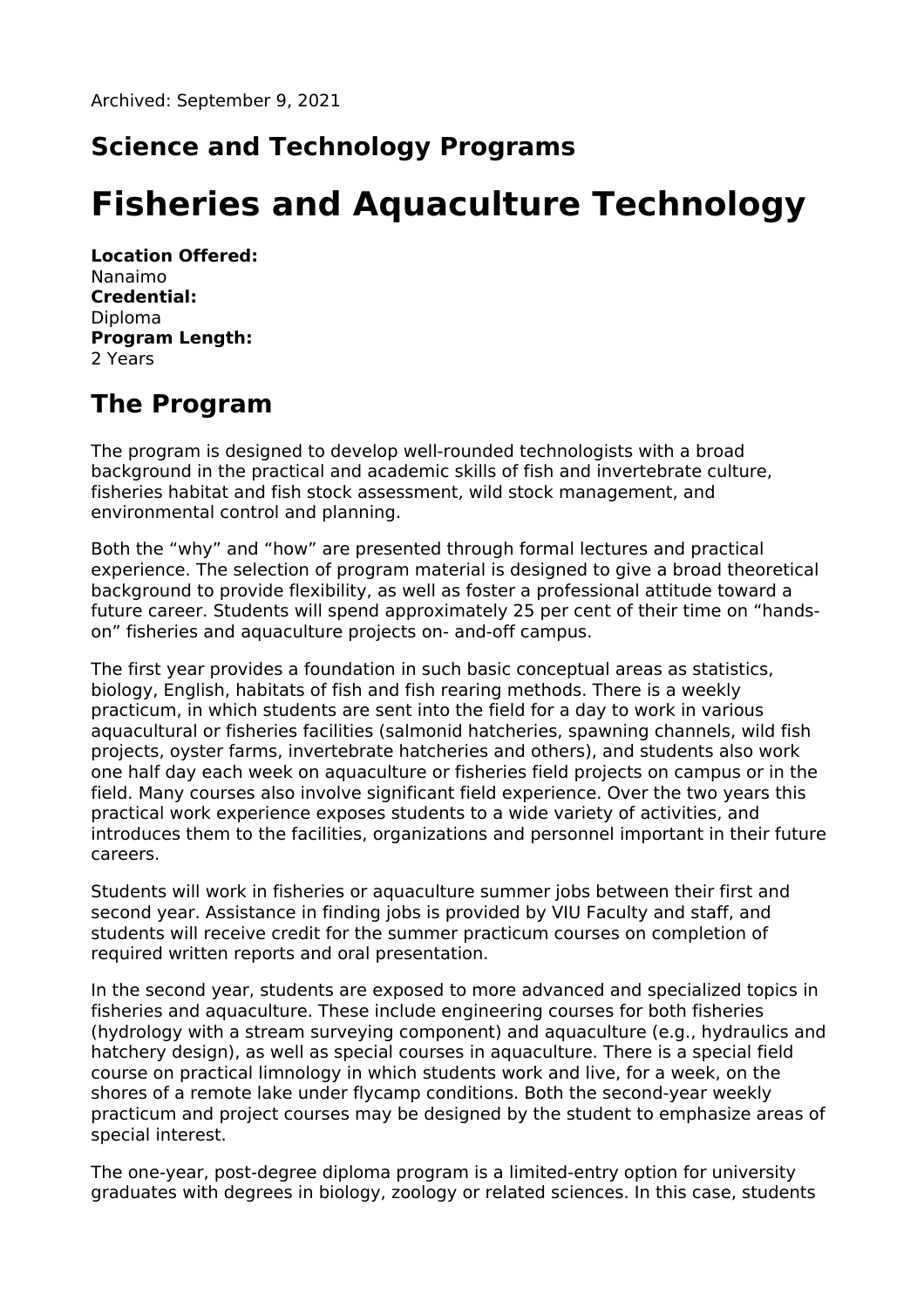complete the requirements for the diploma in one year, plus one summer practicum (see below for admission requirements).

In addition to the many scholarships available to all VIU Students, there are numerous special awards for Fisheries and Aquaculture students, ranging in value from \$300 to \$2,500. For more information contact the Financial Aid & Awards office.

### **Program Outline**

| Year 1                                                | <b>Credits</b> |
|-------------------------------------------------------|----------------|
| FISH 100T - (Introductory Field Trip)                 |                |
| FISH 127 - (Fish Husbandry II)                        | 3              |
| FISH 124 - (Biology of Fishes)                        | 4              |
| FISH 132 - (Aquatic Habitats)                         | 3              |
| FISH 162T - (Shop Skills)                             |                |
| FISH 171T - (Aquaculture Practicum I)                 |                |
| FISH 172T - (Aquaculture Practicum II)                |                |
| FISH 191T - (Project in Husbandry I)                  |                |
| FISH 192T - (Project in Aquaculture II)               |                |
| FISH 204 - (Aquatic Plant Ecology and Culture)        | 4              |
| FISH 211 - (Life History and Management of Salmonids) | 3              |
| FISH 227 - (Fish Husbandry I)                         | 3              |
| BIOL 121 - (Introductory Zoology) or,                 | 4              |
| FISH 123 - (Concepts in Biology)                      |                |
| <b>ENGL 115 - (University Writing and Research)</b>   | 3              |
| MATH 181 - (Intro to Statistics)                      | 3              |
| <b>Total Credits</b>                                  | 36             |

| <b>Special Session</b>           |  |
|----------------------------------|--|
| <b>FISH</b><br>(Work Experience) |  |

| Year 2                                                  | <b>Credits</b> |
|---------------------------------------------------------|----------------|
| FISH 205 - (Invertebrate Zoology)                       | 4              |
| FISH 210 - (Trout Culture)                              | 3              |
| FISH 222 - (Larval Rearing & Invertebrate Culture)      | 14             |
| FISH 223 - (Introduction to Fisheries Management)       | 3              |
| FISH 231 - (Non-salmonid Aquaculture)                   | 3              |
| FISH 241 - (Fish Health)                                | 4              |
| FISH 253 - (Fisheries Engineering I-Hydrology)          | 3              |
| FISH 254 - (Fisheries Engineering II-Hydraulics II)     | 3              |
| FISH 271T - (Aquaculture Practicum III)                 |                |
| FISH 272T - (Aquaculture Practicum IV)                  |                |
| FISH 281 - (Fisheries Field Techniques)                 | 3              |
| FISH 291T - (Project in Aquaculture III)                |                |
| FISH 292T - (Project in Aquaculture IV)                 |                |
| FISH 453 - (Fish Habitat Assessment and Rehabilitation) | 3              |
| <b>Total Credits</b>                                    | 37             |

#### **Further Studies**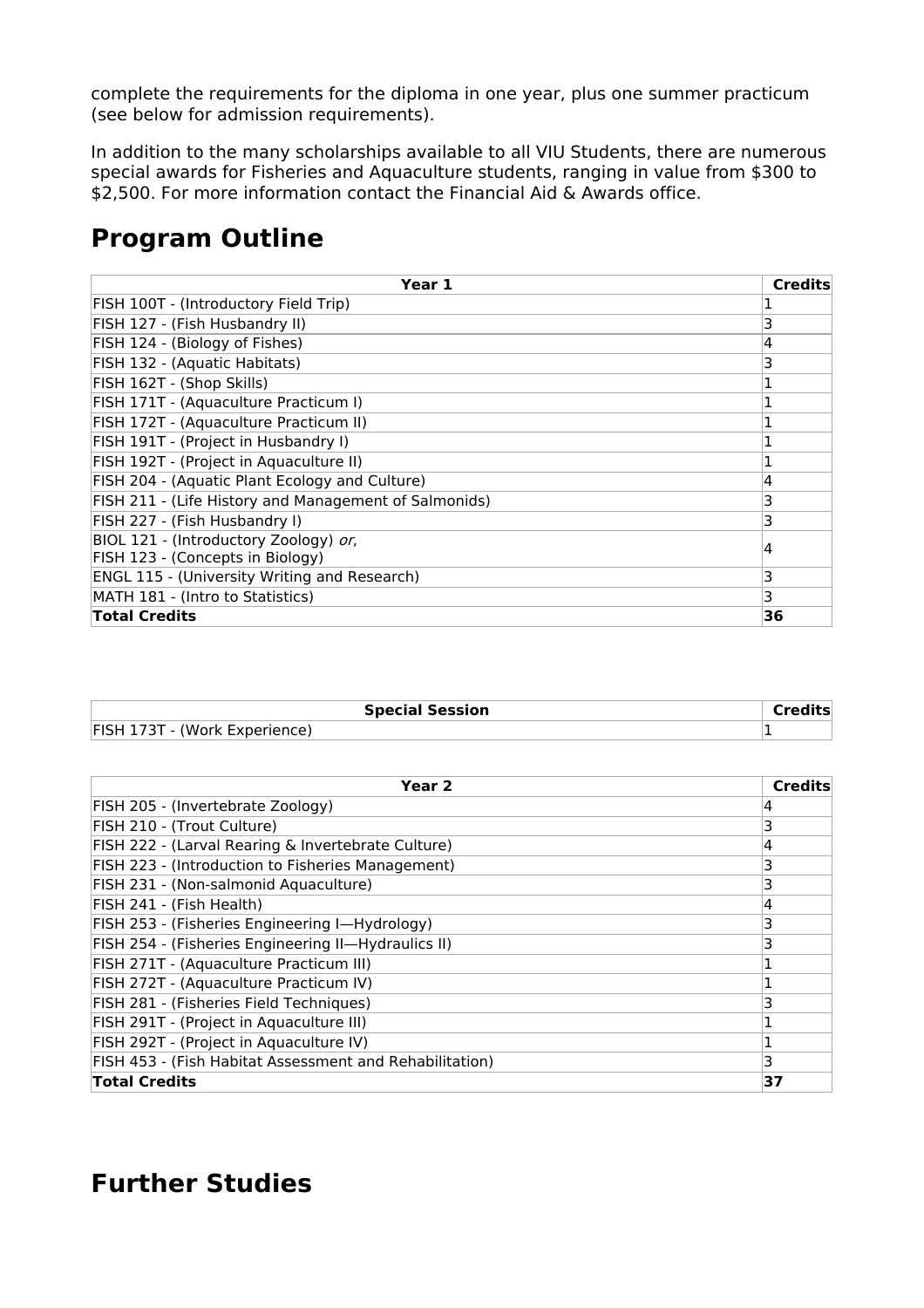#### **National Research Council of Canada**

The National Research Council has established an office in the Centre for Shellfish Research (CSR) at Vancouver Island University to provide services of NRC's Industrial Research Assistance Program (IRAP), especially applied aquaculture research, to the North Vancouver Island region. The program involves either direct extension services or funding for research and development projects. For further information, please contact NRC, c/o Fisheries & Aquaculture Department at Vancouver Island University, 250-740-6348.

#### **Completion Requirements**

Grades for individual courses are awarded as described in the Grading Scale section of this Calendar. The program has minimum standards as follows:

- Registration in the second, third and fourth semester requires the satisfactory completion, with grades of "C-" or better, of all the courses in the previous semester. In the event that a student achieves less than "C-" in any FISH course, registration in any other FISH course may be denied or, at the discretion of the instructor, a satisfactory opportunity to improve the grade to "C-" may be made available, in order to allow the student to progress. Application of this clause is subject to review by program Chair and affected course instructors.
- Practicum courses (FISH 171T, 172T, 271T, 272T) will be automatically assigned an "F" if students miss more than one session at their field station, without prior notification to the station. An "F" in any of these courses will result in suspension from the program. Students must satisfactorily complete all courses in the program. Students may not graduate with more than two "D"s.
- Students who have more than two grades less than "C-" must withdraw from the program. They may reapply in the next year and make up the "D"s or "F"s to a "C-" grade or better.
- For more information regarding the above, students admitted to the program are advised to read the "Student Guide" issued in the first week of classes.

### **Admission Requirements**

- General admission requirements apply.
- A minimum "C" grade in one of Precalculus 11, or Foundations of Mathematics 11, or equivalent.
- Life Sciences 11 with a minimum "C" grade, or equivalent.

#### **Recommended for Admission**

- Physics and other science courses are highly recommended.
- Additional English courses that lead to improved writing skills are invaluable.

#### **Notes on Admission**

- Enrolment in this program is limited. Students who meet or exceed the minimum admission requirements may not necessarily be admitted to the program. Applicants are encouraged to apply early. Seats in the program are offered as follows: first completed applications are given first offers, until all seats are filled.
- Aboriginal students can apply for reserve seats by submitting the Access Initiative for Aboriginal Students form.
- Students may take the program on a part-time basis, but admission to courses will